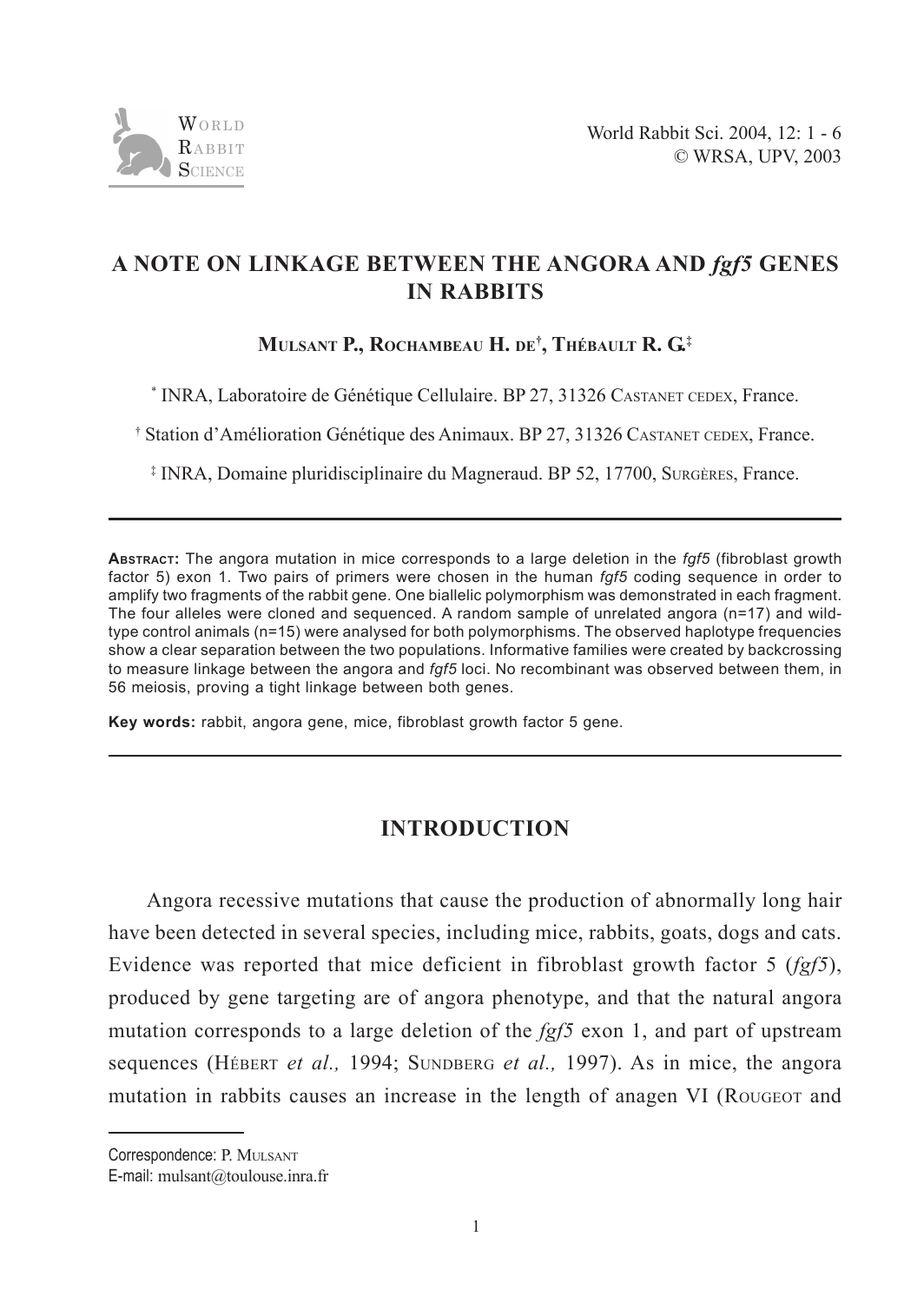THÉBAULT 1984). We therefore investigated linkage in rabbits between the *angora* and *fgf5* loci, using Single Strand Conformation Analysis (SSCA) of PCR-amplified fragments of the *fgf5* gene.

### **MATERIALS AND METHODS**

Rabbit *fgf5* sequences were not available in data banks. Two pairs of primers were thus designed in the human coding sequence (accession number M37825). The primers were chosen to amplify two fragments of about 350 and 290 bp, corresponding to most of human exons 1 and 3, respectively. Primer sequences and PCR conditions for amplification of rabbit DNA are presented in Table 1. Reactions were carried out on 150 ng of genomic DNA in a total volume of 40 µl. Reaction mixtures contained 1  $\mu$ M of upstream and downstream primers, 200  $\mu$ M of each dNTP, MgCl2 at the indicated concentration and 1U of Taq DNA polymerase (Appligene) in the manufacturer's buffer. Annealing (at the indicated temperature) and elongation times were 45 sec.

Polymorphism of the two fragments was analysed on a random sample of unrelated angora  $(n=17)$ , and wild-type control animals from INRA commercial breeds (n=15). Five rex rabbits, 5 rabbits coming from strain 1077 and 5 rabbits

|      |                |                                    | <b>PCR</b> conditions |                    |            |
|------|----------------|------------------------------------|-----------------------|--------------------|------------|
| exon |                | primer sequence                    | cycles                | annealing<br>temp. | [Mg]<br>mM |
| 1    | F <sub>1</sub> | CCA GAA TCA GCC CTA CAA GAT GCA C  | 34                    | $65^{\circ}$       | 1.5        |
|      | R1             | GAT GGA AAC CGA TGC CCA CTC TGC    |                       |                    |            |
|      |                |                                    |                       |                    |            |
| 3    | F3             | CCT ATG CCT CAG CAA TAC ATA GAA CT | 30                    | $58^{\circ}$       | 2.5        |
|      | R <sub>3</sub> | ATC CAA AGC GAA ACT TGA GTC TG     |                       |                    |            |

**Table 1:** Primers and PCR conditions.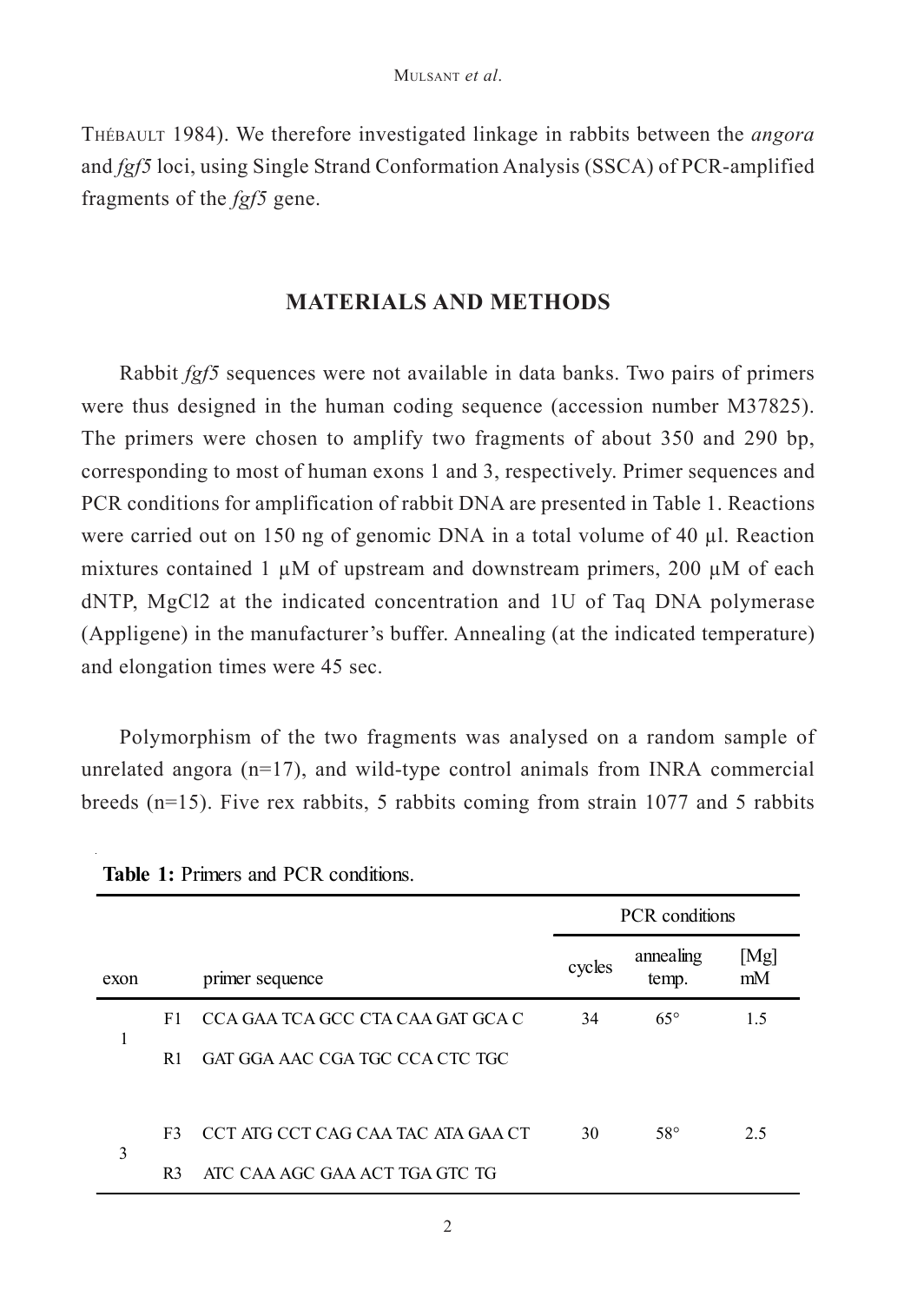coming from strain 2066 made the wild-type sample. PCR fragments were submitted to SSCA in 5% glycerol-containing 10%-acrylamide gels (49:1, overnight migration at room temperature, 15V/cm). For each fragment, the different alleles detected by SSCA were cloned and sequenced by dye-terminator analysis. Allele sequence comparison revealed a EarI polymorphism in exon 1 and a TaqI polymorphism in exon 3. PCR-RFLP assay was performed in 15  $\mu$ L with 3 units of enzyme at 37°C for 3 hours under the conditions specified by the manufacturer.

To measure linkage between the *angora* and *fgf5* loci, an informative population of 56 young rabbits was created by backcrossing rabbits heterozygous at each locus (2 males and 5 females) with angora individuals. The heterozygous rabbits were derived from a rex by angora cross.

### **RESULTS AND DISCUSSION**

#### **Polymorphism of the two fragments of the rabbit** *fgf5* **locus**

Amplification products of the expected size were obtained on rabbit genomic DNA using human primers specific for *fgf5* exon 1 or 3. An uninterrupted coding sequence was found in each case, with 87% and 91% identity with the relevant human fragment (primers excluded). One biallelic polymorphism was demonstrated in each fragment. The polymorphism in the putative exon 1 (called exon 1 thereafter) did correspond to the insertion at position 217 in the slow allele of three nucleotides, creating a supplementary in phase TCT (serine) codon in a serine stretch (Table 2). The mutation of the slow allele creates an additional EarI site. A single variation was also observed in the 288 bp putative exon 3 fragment, with a T (slow allele) or C (fast allele) at position 58. This transition replaces the leucine present in the slow allele (as in the human and mouse sequences) by a serine. It corresponds to a TaqI polymorphism, with 0 or 1 digestion site in the slow or fast allele, respectively. It was checked that EarI or TaqI digestion of the amplification products effectively yielded the expected fragments (data not shown).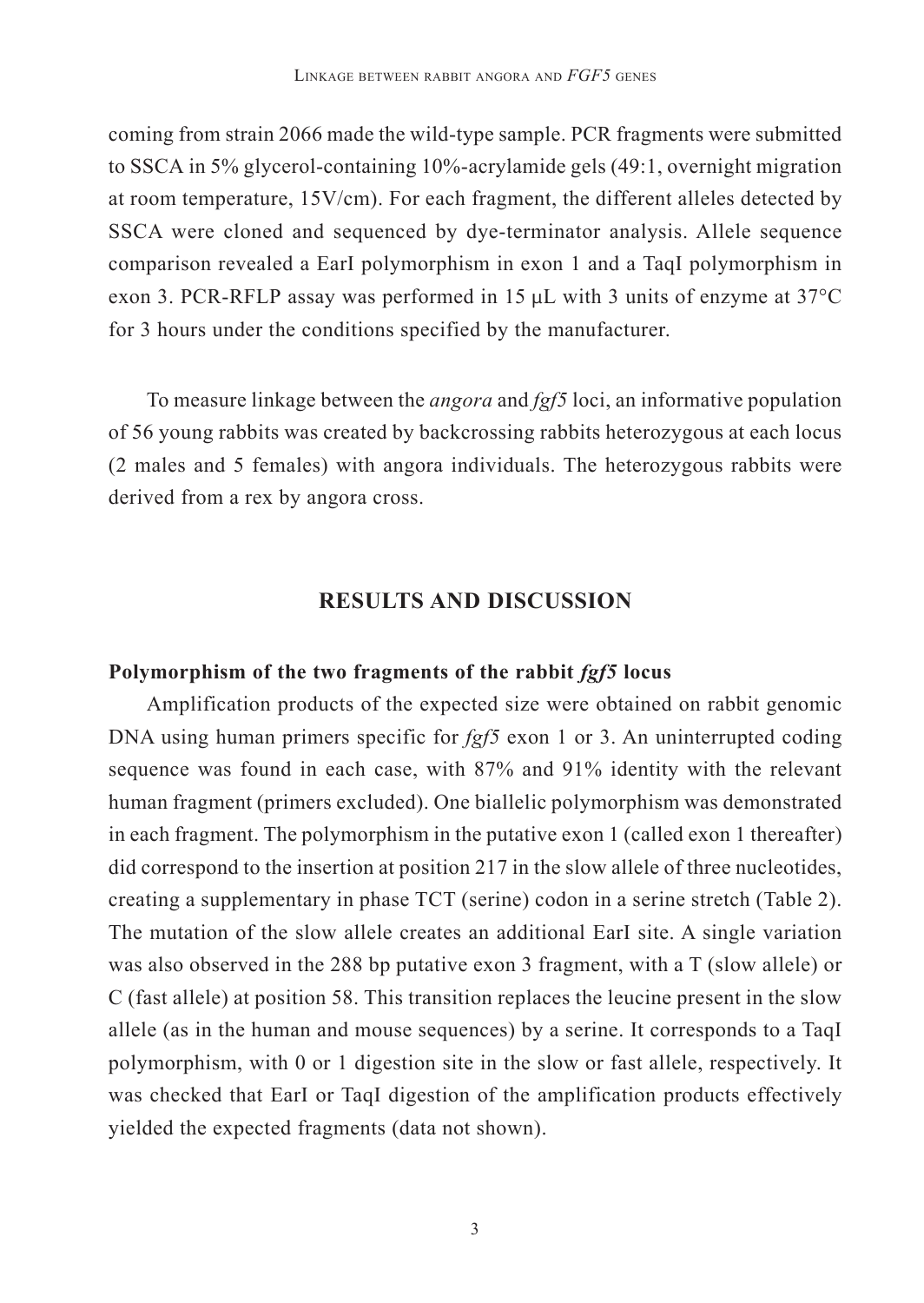|      |        |            |                   | PCR-RFLP |                       |  |
|------|--------|------------|-------------------|----------|-----------------------|--|
| Exon | Allele | Sequence   | Amino Acid change | Enzyme   | Number of sites $1$   |  |
| 1    | Fast   | ctct--gcc  |                   | Ear1     | 1(79, 267)            |  |
|      | Slow   | ctctTCTgcc | $+$ Ser           | Ear1     | 2(9, 143, 127)        |  |
|      |        |            |                   |          |                       |  |
| 3    | Fast   | ctCga      | Ser               | Taq1     | 1(57, 231)            |  |
|      | Slow   | ctTga      | Leu               | Taq1     | (288)<br>$\mathbf{0}$ |  |

**Table 2:** Characterisation of the rabbit *fgf5* polymorphisms.

<sup>1</sup> Size of the restriction fragments (bp) after enzymatic digestion.

As all tested animals were homozygous for either the exon 1 (angoras) or the exon 3 product (wild-type animals), haplotyping could be performed. The observed haplotype frequencies are presented in Table 3, showing clear separation between the two populations. Among the four possible haplotypes, only three were observed in this sample, the fast/fast haplotype (1) being absent. Both fast and slow homozygotes for the exon 1 fragment were observed among wild-type animals, thus excluding the mutation in this fragment from being the cause of the angora phenotype. The fast allele of exon 3 was not present in the tested wild-type rabbits. A single fast/slow heterozygous animal was detected among the analysed angora rabbits, making it unlikely that this mutation is the cause of the angora phenotype. The same genotype was confirmed in its dam and one sib.

#### **Linkage between the** *angora* **and** *fgf5* **loci**

Informative families were created by backcrossing to measure linkage between the *angora* and *fgf5* loci. The rare angora animal heterozygous for the exon 3 fragment was not used to breed the backcross rabbits. A total of 56 progeny individuals were obtained in 10 families and genotyped at the *angora* and *fgf5* loci; both fragments of the *fgf5* gene were analysed. No recombinant was observed between the *angora* and *fgf5* loci in 56 (respectively 48) meiosis informative for *fgf5* exon 3 (respectively exon 1). These data show tight linkage between the rabbit *angora* and *fgf5* loci,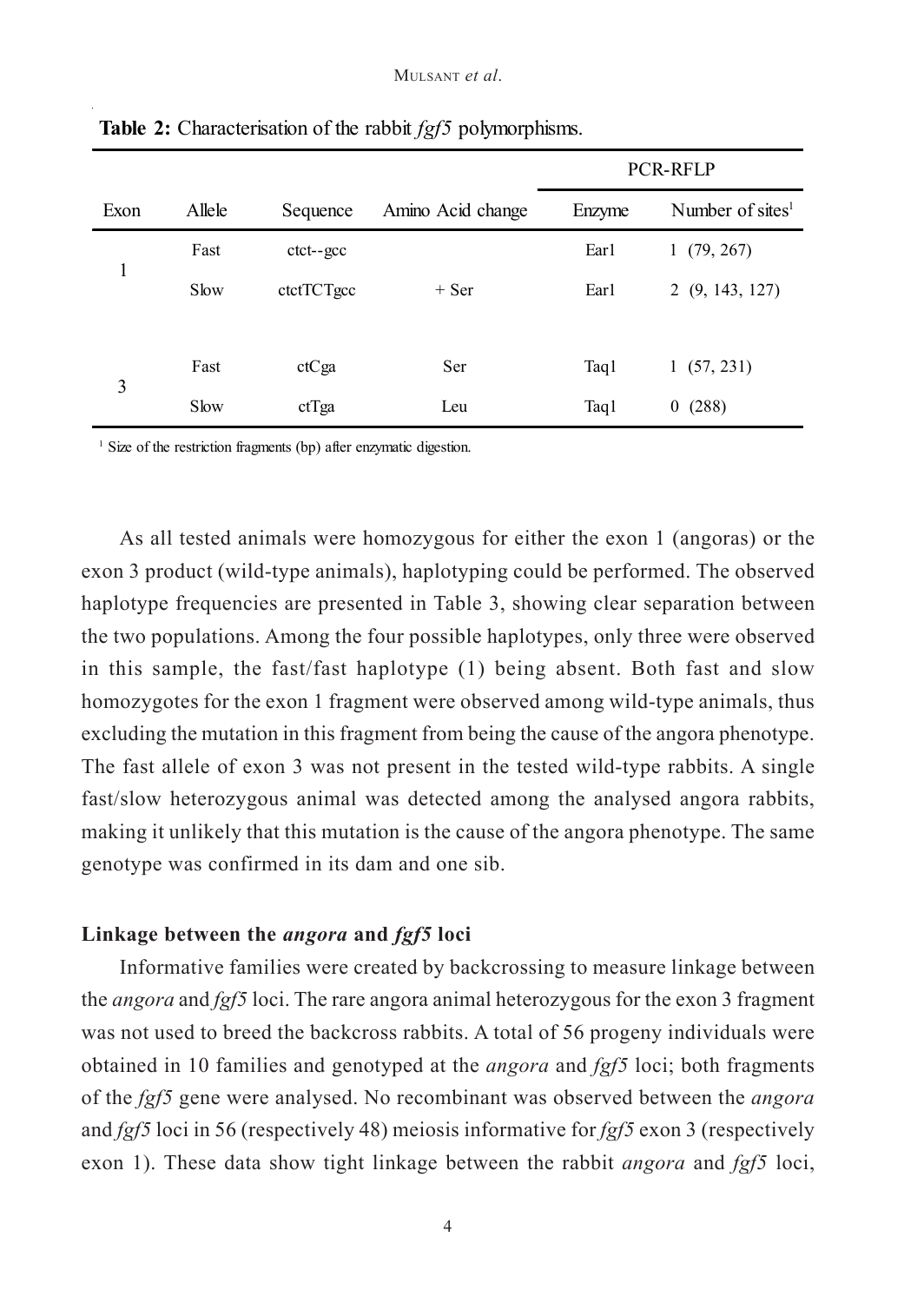|                | Allele (SSCA) |        | Haplotype frequency <sup>1</sup> |                |  |
|----------------|---------------|--------|----------------------------------|----------------|--|
| Haplotype      | Exon 1        | Exon 3 | angora                           | wild-type      |  |
|                | Fast          | Fast   | 0                                | $\theta$       |  |
| $\overline{c}$ | Fast          | Slow   | $\boldsymbol{0}$                 | 0.47(14)       |  |
| 3              | Slow          | Fast   | 0.97(33)                         | $\overline{0}$ |  |
| 4              | Slow          | Slow   | 0.03(1)                          | 0.53(16)       |  |

**Table 3:** Haplotype frequencies at the *fgf5* locus amongst angora ( $n=17$ ) and wild-type  $(n=15)$  rabbits.

<sup>1</sup> Number of haplotypes is indicated in parentheses

with a LODmax of 15.65 for a recombination fraction of 0 (The H0 hypothesis was independence between the 2 loci).

Our results strongly suggest that as in mice a defect in the *fgf5* gene may be the cause of the rabbit angora phenotype, although we found no evidence of complete linkage disequilibrium between *angora* and a *fgf5* allele. Between the two polymorphisms detected in the *fgf5* sequence, a preferential allelic association with angora was observed for the fast allele of the exon 3 fragment. This situation can be due either to strong linkage disequilibrium or to different mutations causing the angora phenotype, the most frequent being the T to C transition detected in exon 3. The amplified PCR products covered 520 bp  $(280 + 240, \text{ primers excluded})$ , i.e. about 65% of the 795 bp coding sequence, as estimated from human or murine data. The angora mutation may therefore lie in the remaining third of the coding sequence between exons 1 and 3, or in promoter or intron sequences.

In view of the linkage disequilibrium observed between *angora* and the fast allele of the *fgf5* exon 3, one practical application of our results will be the simple genotyping by either SSCA or TaqI PCR-RFLP of animals heterozygous for the recessive angora mutation. This may be of particular interest in introgression programmes.